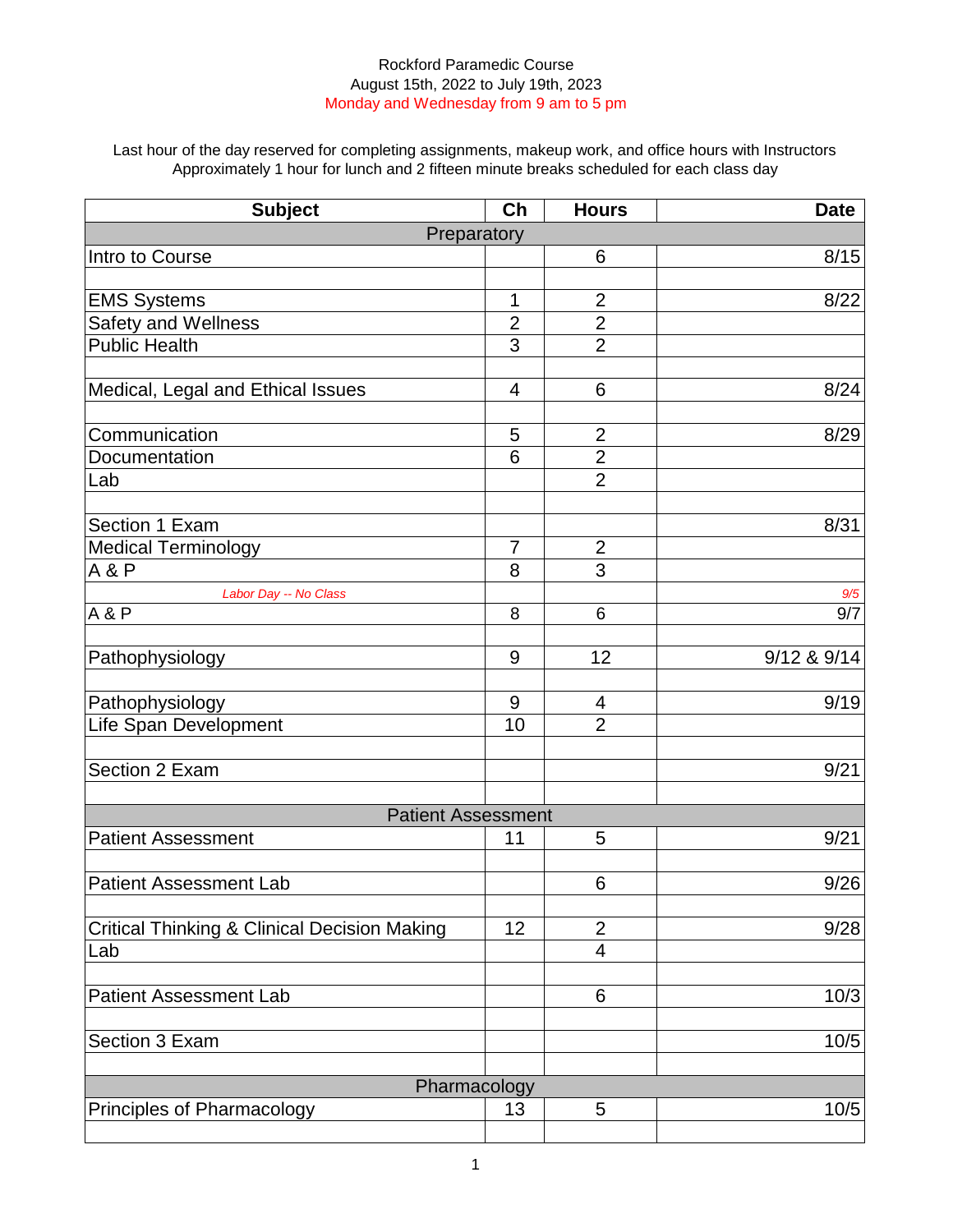| Principles of Pharmacology                        | 13 | 6  | 10/10                                  |
|---------------------------------------------------|----|----|----------------------------------------|
| <b>Small Group Practical Lab (attend one day)</b> |    | 6  | 10/11 or 10/12 or 10/13                |
|                                                   |    |    |                                        |
| <b>Medication Administration</b>                  | 14 | 6  | 10/17                                  |
| <b>Medication Administration</b>                  | 14 | 6  | 10/19                                  |
| <b>Medication Lab</b>                             | 14 | 6  | 10/24                                  |
| Section 4 Exam                                    |    |    | 10/26                                  |
| <b>Airway Management</b>                          |    |    |                                        |
| <b>Airway Management</b>                          | 15 | 5  | 10/26                                  |
| Airway Management                                 | 15 | 12 | 10/31 & 11/2                           |
| <b>Practical Lab</b>                              |    | 6  | 11/7                                   |
| <b>Respiratory Emergencies</b>                    | 16 | 6  | 11/9                                   |
| <b>Respiratory Emergencies</b>                    | 16 | 6  | 11/14                                  |
| <b>Small Group Practical Lab (attend one day)</b> |    | 6  | 11/15 or 11/16 or 11/17                |
| Section 5 Exam                                    |    |    | 11/21                                  |
| Cardiac/Neuro                                     |    |    |                                        |
| <b>Cardiovascular Emergencies</b>                 | 17 | 5  | 11/21                                  |
| Thanksgiving no class                             |    |    | 11/23                                  |
| Cardiovascular Emergencies                        | 17 | 6  | 11/28                                  |
| <b>Cardiovascular Emergencies</b>                 | 17 | 36 | 11/30, 12/5, 12/7, 12/12, 12/14, 12/19 |
| <b>Small Group Practical Lab (attend one day)</b> |    | 6  | 12/20 or 12/21 or 12/22                |
| <b>Christmas Vacation</b>                         |    |    | Dec 26 & 28 & Jan 2                    |
| <b>Cardiovascular Disorders</b>                   | 17 | 24 | 1/4, 1/9, 1/11, 1/16                   |
| <b>Small Group Practical Lab (attend one day)</b> |    | 6  | 1/17 or 1/18 or 1/19                   |
|                                                   |    |    |                                        |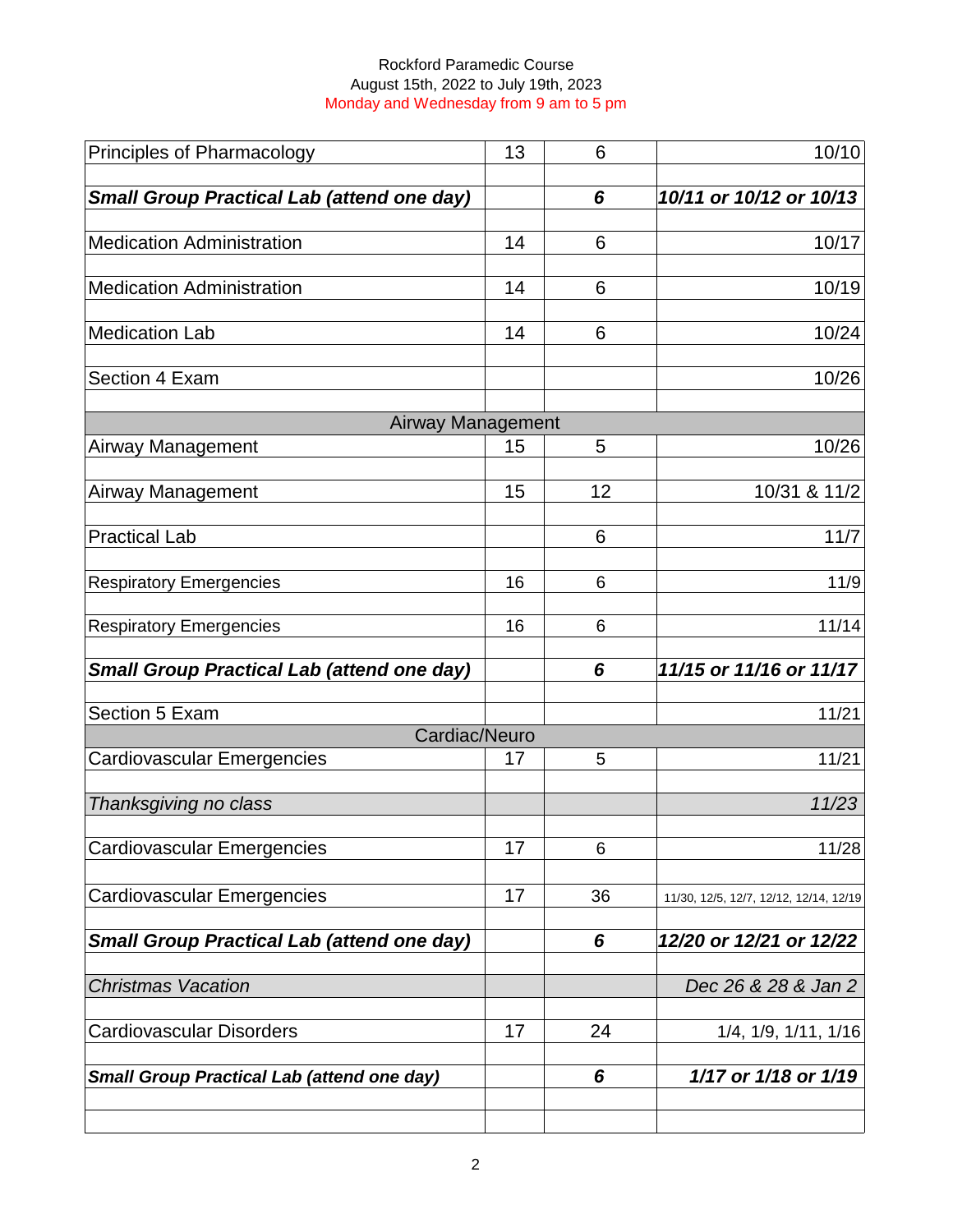| <b>Neurologic Emergencies</b>                     | 18    | 4                   | 1/23                 |
|---------------------------------------------------|-------|---------------------|----------------------|
| <b>Medical Lab</b>                                |       | $\overline{2}$      |                      |
|                                                   |       |                     |                      |
| MidTerm                                           |       |                     |                      |
| <b>MidTerm Review</b>                             |       | 6                   | 1/25                 |
|                                                   |       |                     |                      |
| MidTerm Practical Testing & Exam                  |       | 5                   | 1/30                 |
|                                                   |       |                     |                      |
| <b>Medical</b>                                    |       |                     |                      |
| Eyes, Ears, Nose & Throat                         | 19    | $\overline{2}$      | 2/1                  |
| Abdominal & GI Emergencies                        | 20    | $\overline{2}$      |                      |
| <b>Medical Lab</b>                                |       | $\overline{2}$      |                      |
| <b>Genitourinary &amp; Renal Emergencies</b>      | 21    | $\overline{2}$      | 2/6                  |
| <b>Gynecologic Emergencies</b>                    | 22    | $\overline{2}$      |                      |
| <b>Medical Lab</b>                                |       | $\overline{2}$      |                      |
|                                                   |       |                     |                      |
| <b>Endocrine Emergencies</b>                      | 23    | $\overline{2}$      | 2/8                  |
| <b>Hematologic Emergencies</b>                    | 24    | $\overline{2}$      |                      |
| <b>Medical Lab</b>                                |       | $\overline{2}$      |                      |
|                                                   |       |                     |                      |
| Immunologic Emergencies                           | 25    | $\overline{2}$      | 2/13                 |
| <b>Infectious Disease</b>                         | 26    | $\overline{2}$      |                      |
| <b>Medical Lab</b>                                |       | $\overline{2}$      |                      |
|                                                   |       |                     |                      |
| <b>Small Group Practical Lab (attend one day)</b> |       | 6                   | 2/14 or 2/15 or 2/16 |
|                                                   |       |                     |                      |
| Toxicology                                        | 27    | $\mathfrak{S}$      | 2/20                 |
| <b>Medical Lab</b>                                |       | 3                   |                      |
|                                                   |       |                     |                      |
| Psychiatric<br><b>Medical Lab</b>                 | 28    | $\overline{2}$<br>4 | 2/22                 |
|                                                   |       |                     |                      |
| <b>Medical Lab</b>                                |       | 6                   | 2/27                 |
|                                                   |       |                     |                      |
| Section 6 Exam                                    |       |                     | 3/1                  |
| <b>Medical Lab</b>                                |       | 5                   |                      |
|                                                   |       |                     |                      |
| <b>Special Patient Population</b>                 |       |                     |                      |
| <b>Obstetrics</b>                                 | $41*$ | $\overline{2}$      | 3/6                  |
| <b>Neonatal Care</b>                              | 42    | $\overline{2}$      |                      |
| Lab                                               |       | $\overline{2}$      |                      |
|                                                   |       |                     |                      |
| Pediatrics                                        | 43    | 6                   | 3/8                  |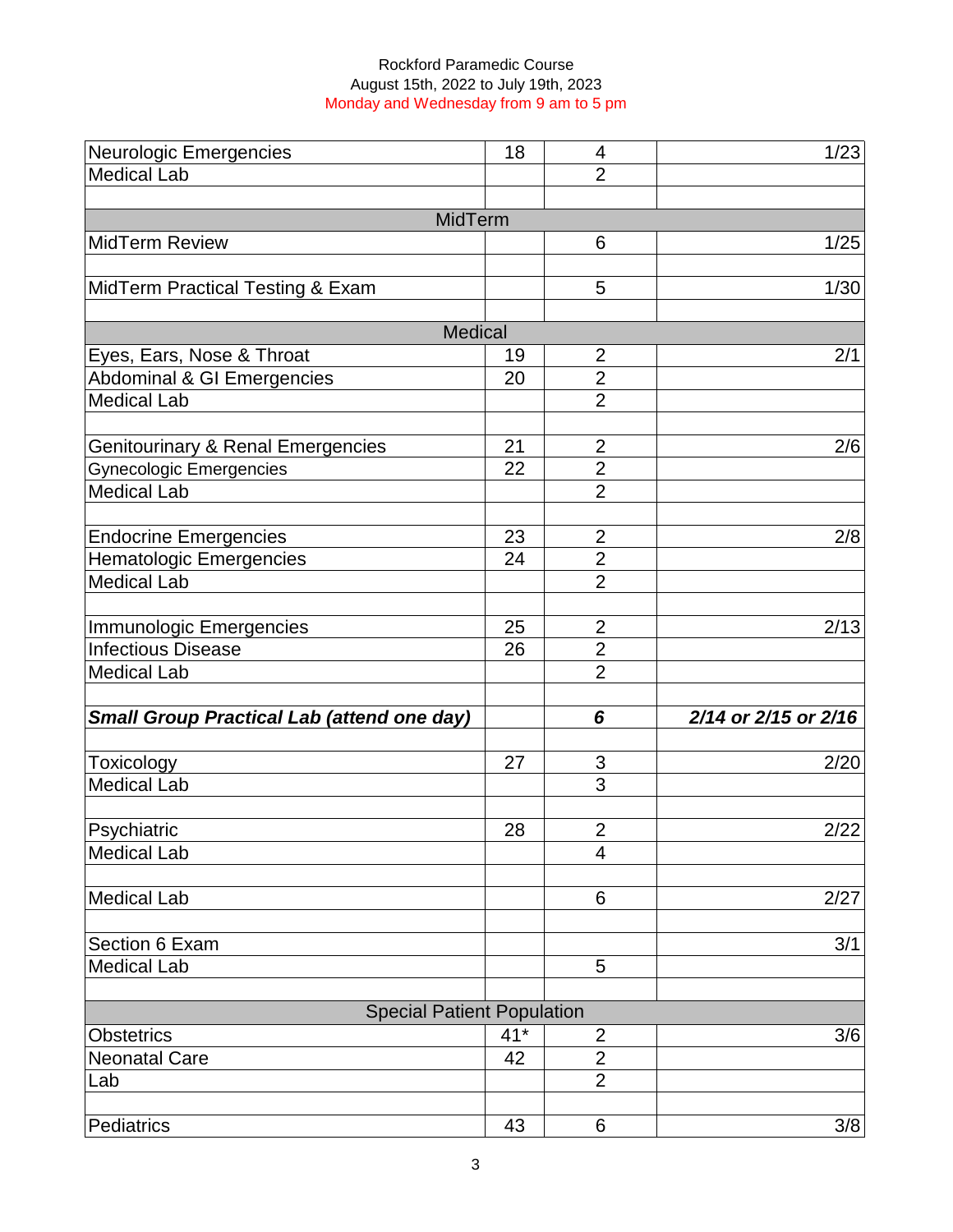| Pediatrics                                        | 43    | 6              | 3/13                 |
|---------------------------------------------------|-------|----------------|----------------------|
|                                                   |       |                |                      |
| <b>Small Group Practical Lab (attend one day)</b> |       | 6              | 3/14 or 3/15 or 3/16 |
|                                                   |       |                |                      |
| <b>Geriatric Emergencies</b>                      | 44    | $\overline{2}$ | 3/20                 |
| <b>Patients with Special Challenges</b>           | 45    | $\overline{2}$ |                      |
| <b>Special Patient Population Review</b>          |       | $\overline{2}$ |                      |
|                                                   |       |                |                      |
| Section 9 Exam                                    |       |                | 3/22                 |
| Lab                                               |       | 5              |                      |
|                                                   |       |                |                      |
| Trauma / Shock & Resuscitation                    |       |                |                      |
| Trauma System / MOI                               | 29    | 2              | 3/27                 |
| <b>Bleeding</b>                                   | 30    | $\overline{2}$ |                      |
| Soft Tissue Trauma                                | 31    | $\overline{2}$ |                      |
| <b>Snow Day if needed</b>                         |       |                | 3/29                 |
|                                                   |       |                |                      |
| Burns                                             | 32    | $\overline{2}$ | 4/3                  |
| <b>Thoracic Trauma</b>                            | $35*$ | $\overline{2}$ |                      |
| <b>Trauma Practicals</b>                          |       | $\overline{2}$ |                      |
| Face & Neck Trauma                                | 33    | $\overline{2}$ | 4/5                  |
| Head & Spinal Trauma                              | 34    | $\overline{2}$ |                      |
|                                                   |       |                |                      |

| <b>Burns</b>                                      | 32    | $\overline{2}$ | 4/3                  |
|---------------------------------------------------|-------|----------------|----------------------|
| <b>Thoracic Trauma</b>                            | $35*$ | $\overline{2}$ |                      |
| <b>Trauma Practicals</b>                          |       | $\overline{2}$ |                      |
|                                                   |       |                |                      |
| Face & Neck Trauma                                | 33    | $\overline{2}$ | 4/5                  |
| Head & Spinal Trauma                              | 34    | $\overline{2}$ |                      |
| <b>Trauma Practicals</b>                          |       | $\overline{2}$ |                      |
| <b>Abdominal &amp; Genitourinary Trauma</b>       | 36    | $\overline{2}$ | 4/10                 |
| Orthopedic Trauma                                 | 37    | $\overline{2}$ |                      |
| <b>Trauma Practicals</b>                          |       | $\overline{2}$ |                      |
|                                                   |       |                |                      |
| <b>Small Group Practical Lab (attend one day)</b> |       | 6              | 4/11 or 4/12 or 4/13 |
| <b>Environmental Emergencies</b>                  | 38    | $\overline{2}$ | 4/17                 |
| <b>Trauma Practicals</b>                          |       | $\overline{4}$ |                      |
|                                                   |       |                |                      |
| Responding to the Field Code                      | 39    | $\overline{2}$ | 4/19                 |
| Management and Resuscitation of the Critical Pt   | 40    | $\overline{2}$ |                      |
| Lab                                               |       | $\overline{2}$ |                      |
| Section 7 & 8 Review                              |       | 3              | 4/24                 |
| Section 7 & 8 Exam                                |       |                |                      |
| Lab                                               |       | $\overline{2}$ |                      |
|                                                   |       |                |                      |
|                                                   |       |                |                      |
|                                                   |       |                |                      |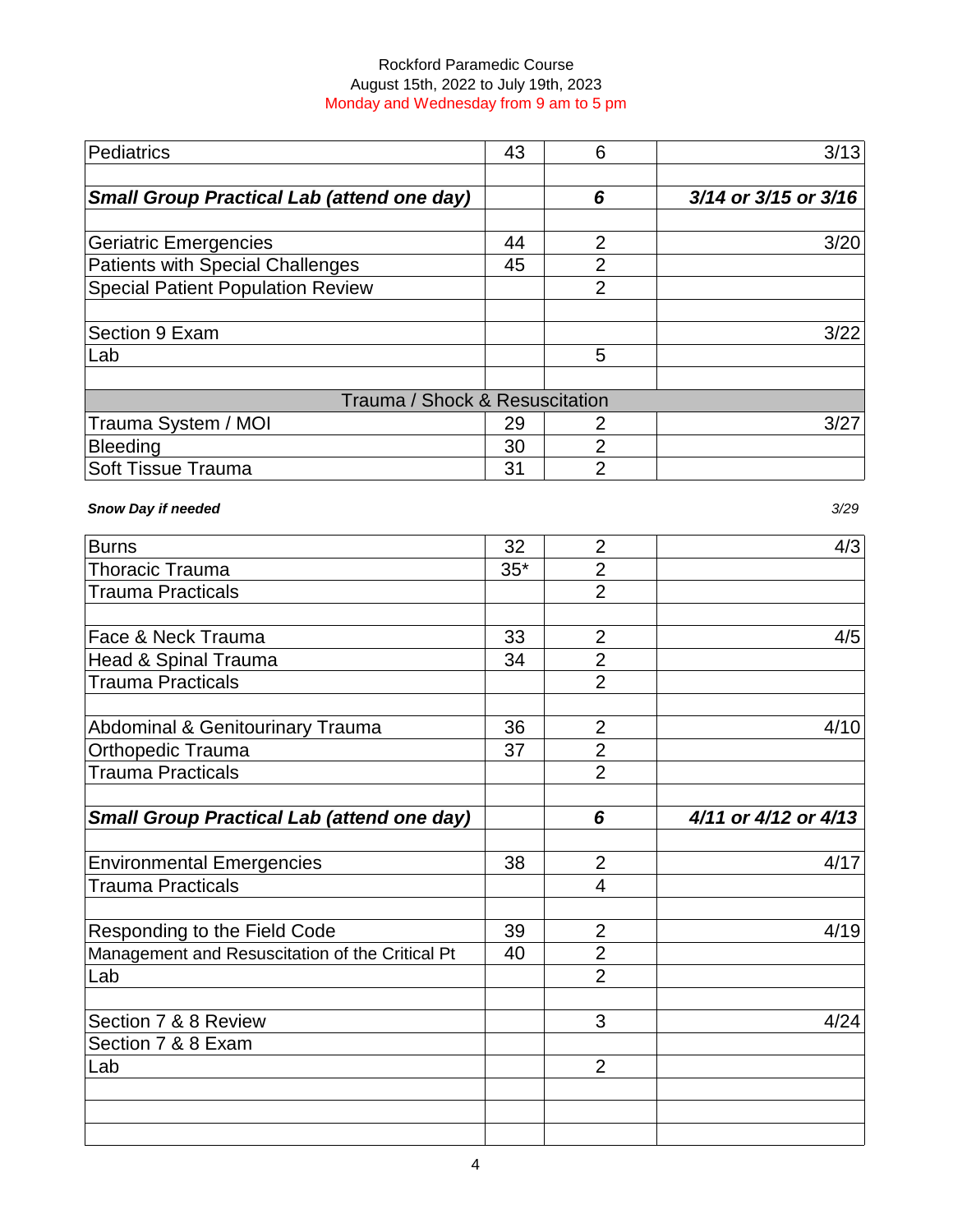| <b>Operations</b>                                 |    |                |                     |
|---------------------------------------------------|----|----------------|---------------------|
| <b>Transport Operations</b>                       | 46 | $\overline{2}$ | 4/26                |
| <b>Multiple Casualty</b>                          | 47 | $\overline{2}$ |                     |
| Lab                                               |    | $\overline{2}$ |                     |
|                                                   |    |                |                     |
| <b>Vehicle Extrication and Special Rescue</b>     | 48 | $\overline{2}$ | 5/1                 |
| <b>Hazardous Materials</b>                        | 49 | $\overline{2}$ |                     |
| Lab                                               |    | $\overline{2}$ |                     |
|                                                   |    |                |                     |
| <b>Terrorism Response</b>                         | 50 | $\overline{2}$ | 5/3                 |
| <b>Disaster Response</b>                          | 51 | $\overline{2}$ |                     |
| <b>Crime Scene Awareness</b>                      | 52 | $\overline{2}$ |                     |
|                                                   |    |                |                     |
| Section 10 Review                                 |    | $\overline{2}$ | 5/8                 |
| Section 10 Exam                                   |    |                |                     |
| Lab                                               |    | 3              |                     |
|                                                   |    |                |                     |
| <b>Small Group Practical Lab (attend one day)</b> |    | 6              | 5/9 or 5/10 or 5/11 |
| <b>Case Studies</b>                               |    | 10             | Independent study   |
|                                                   |    |                |                     |
| <b>Protocols and Finals</b>                       |    |                |                     |
| <b>Protocol Review</b>                            |    | $\overline{2}$ | 5/15                |
| <b>Protocol Exam</b>                              |    |                |                     |
| <b>Cardiac Total Modalities</b>                   |    | 3              |                     |
| <b>Review</b>                                     |    | 6              | 5/17                |
| <b>Final Exam</b>                                 |    |                | 5/22                |

*Potential Make-Up Day for Snow Emergencies 5/24*

| Summer Internship and Certification Classes        |  |    |                              |
|----------------------------------------------------|--|----|------------------------------|
|                                                    |  |    |                              |
| Internship -- Airway & Cardiac (attend one day)    |  | 6  | 5/30 or 5/31 or 6/1 or 6/2   |
|                                                    |  |    |                              |
| <b>ACLS</b>                                        |  | 12 | $6/5$ & $6/7$                |
|                                                    |  |    |                              |
| Internship -- Medical & OB/Peds (attend one day)   |  | 6  | 6/19 or 6/20 or 6/21 or 6/22 |
|                                                    |  |    |                              |
| <b>PHTLS</b>                                       |  | 12 | $6/26$ & $6/28$              |
|                                                    |  |    |                              |
| Internship -- Trauma & Operations (attend one day) |  | 6  | 7/10 or 7/11 or 7/12 or 7/13 |
|                                                    |  |    |                              |